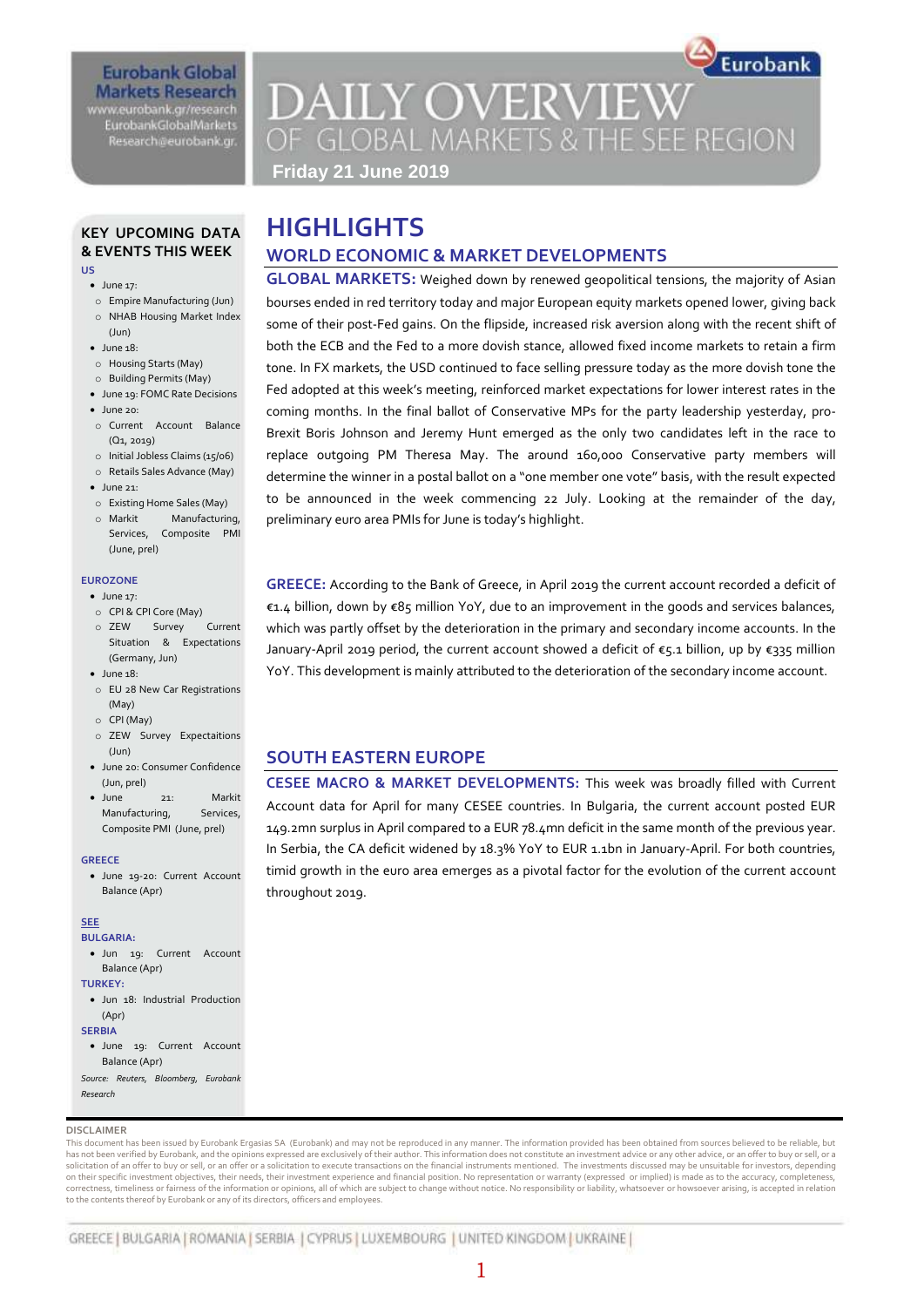**AILY OVERVIEW** OF GLOBAL MARKETS & THE SEE REGION



November 14, 2013 Friday 21 June 2019







*Source: Reuters, Bloomberg, Eurobank Research*

# **Latest world economic & market developments**

## **GLOBAL MARKETS**

**GREECE**

Weighed down by renewed geopolitical tensions, the majority of Asian bourses ended in red territory today and major European equity markets opened lower, giving back some of their post-Fed gains. Fears of a military confrontation in the Middle East Gulf were raised after Iran shot down a US military drone and US President Donald Trump initially approved military strikes on Friday against Iran in retaliation but pulled back afterwards. Increased risk aversion along with the recent shift of both the ECB and the Fed to a more dovish stance, allowed fixed income markets to retain a firm tone. In FX markets, the USD continued to face selling pressure today as the more dovish tone the Fed adopted at this week's meeting, reinforced market expectations for lower interest rates in the coming months. The DXY index extended post-FOMC losses recording a two-week low of 96.495 earlier today. In spite of EU political uncertainty after European leaders failed to resolve their dispute overnight on the next President of the European Commission and agreed to resume negotiations in 10 days, the EUR/USD continued to consolidate around 1.1300 in early European trade, within distance from yesterday's 1.1317 multi-session high. USD losses were more pronounced against the JPY marking a six-week low close to 107.00. Favored by the USD's broad based weakness, the GBP/USD approached levels near 1.2700 for the first time in more than a week, in spite of prolonged Brexit uncertainty. In the final ballot of Conservative MPs for the party leadership yesterday, pro-Brexit Boris Johnson and Jeremy Hunt emerged as the only two candidates left in the race to replace outgoing PM Theresa May. The around 160,000 Conservative party members will determine the winner in a postal ballot on a "one member one vote" basis, with the result expected to be announced in the week commencing 22 July. Looking at the remainder of the day, preliminary euro area PMIs for June is today's highlight with manufacturing PMI expected to remain in contractionary territory for the fifth month in a row.

## ppetropoulou[@eurobank.gr](mailto:ppetropoulou@eurobank.gr)

According to the Bank of Greece, in April 2019 the current account recorded a deficit of €1.4 billion, down by €85 million YoY, due to an improvement in the goods and services balances, which was partly offset by the deterioration in the primary and secondary income accounts. The decrease in the deficit of the balance of goods by €99 million is attributable to a decline in the net oil import bill (by €63 million), while the non-oil goods deficit increased slightly (by €62 million). Total exports of goods grew by 11.6%YoY while non-oil exports in particular rose by 11.7%YoY. The improvement in the services surplus is due to an increase in net receipts from transport services, which is attributable to an improvement in the sea transport balance by 9.5%YoY. The travel balance deteriorated slightly, as the increase in relevant payments more than offset the 6.9% rise in receipts. In the January-April 2019 period, the current account showed a deficit of  $\epsilon$ 5.1 billion, up by  $\epsilon$ 335 million YoY mainly attributed to the deterioration of the secondary income account. During the said period, a rise in the deficit of the balance of goods was largely offset by an increase in the services surplus. The primary income account improved slightly. The deficit of the balance of goods grew, mainly due to the higher net import bill for goods excl. oil. The oil balance also worsened, but to a smaller extent. Total exports of goods rose by 3.6%YoY, while non-oil exports of goods grew by 6.0%. Total imports of goods increased by 5.6%YoY. The rise in the services surplus is attributable to an improvement, primarily in the transport balance and, secondarily, in the travel and other services balances. Finally, the primary income account improved slightly, while the secondary income account registered a deficit.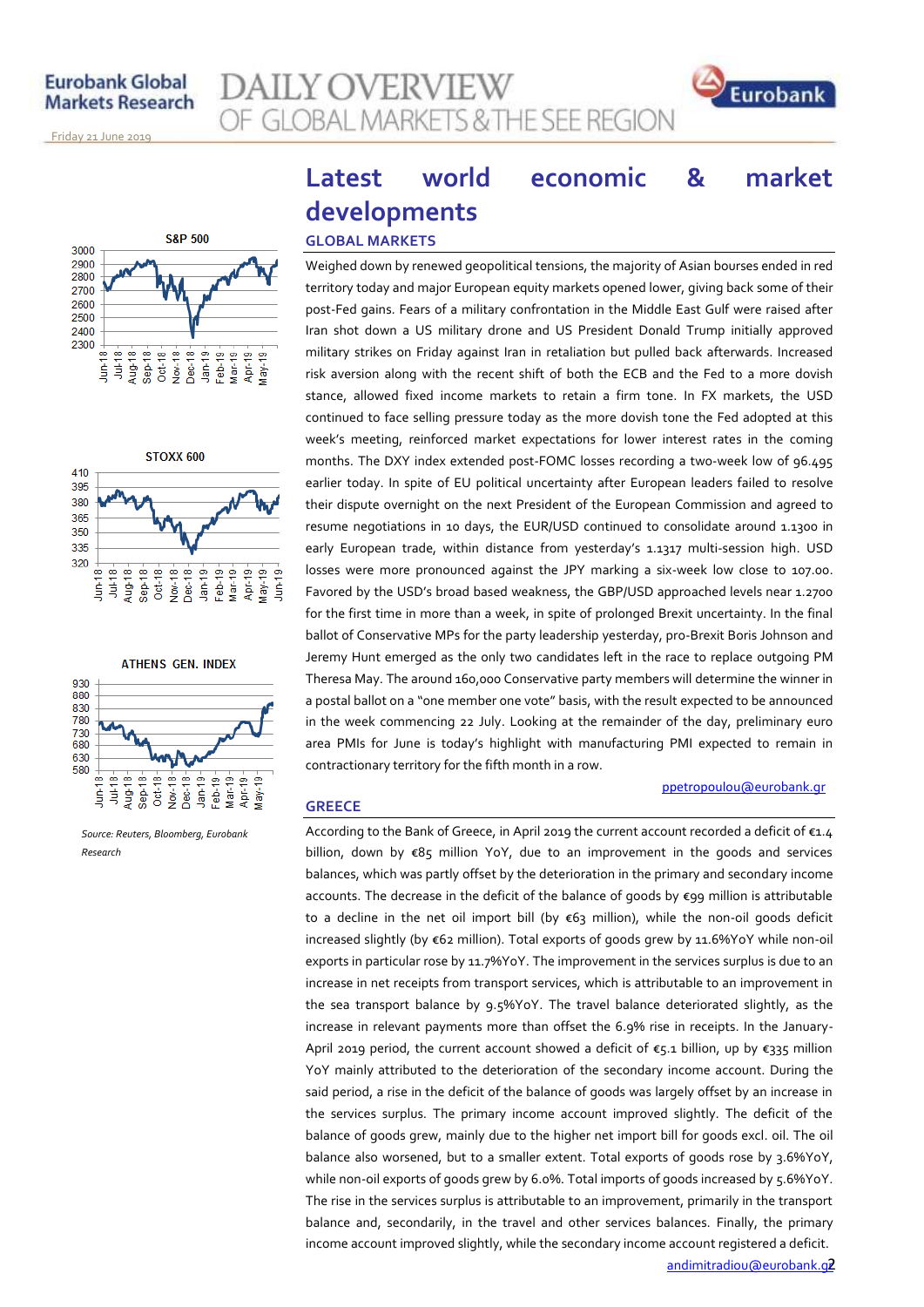

November 14, 2013 Friday 21 June 2019

| BULGARIA: Indicators 2017 2018 2019F |     |     |        |  |
|--------------------------------------|-----|-----|--------|--|
| Real GDP growth %                    | 3.8 | 3.1 | 3.5    |  |
| CPI (pa, yoy %)                      | 12  | 2.6 | 2.8    |  |
| Fiscal Balance/GDP*                  | nя  | 0.1 | $-0.5$ |  |

Current Account/GDP  $\begin{array}{|c|c|c|c|c|}\n\hline\n3.1 & 4.6 & 1.0\n\end{array}$ \* on a cash basis Source: Reuters, Bloomberg, Eurobank Research, **National Authorities** 

| <b>CYPRUS: Indicators</b> | 2017   | - 2018 | 2019F |
|---------------------------|--------|--------|-------|
| Real GDP growth %         | 45     | 3.9    | 3.3   |
| HICP (pa, yoy %)          | 0.7    | OЯ     | 1.0   |
| Fiscal Balance/GDP*       | 1.8    | 29     | 30    |
| Current Account/GDP       | $-8.4$ | -7.0   | -7.5  |
| <b>ESA 2010</b>           |        |        |       |

Source: Reuters, Bloomberg, Eurobank Research, **National Authorities** 

| <b>SERBIA: Indicators</b>                      | 2017 |      | 2018 2019F |
|------------------------------------------------|------|------|------------|
| Real GDP growth %                              | 2.0  | 43   | 3.5        |
| CPI (pa, yoy %)                                | 3.2  | 20   | 26         |
| <b>Fiscal Balance/GDP</b>                      | 1.1  | 06   | $-0.5$     |
| Current Account/GDP                            | -5.2 | -5.2 | -5.3       |
| Source: Reuters, Bloomberg, Eurobank Research, |      |      |            |

National Authoritie.



| <b>Credit Ratings</b> |                 |           |            |  |  |
|-----------------------|-----------------|-----------|------------|--|--|
| L-T ccy               | Moody's         | S&P       | Fitch      |  |  |
| <b>SERBIA</b>         | Ba3             | <b>BB</b> | <b>BB</b>  |  |  |
| <b>ROMANIA</b>        | Baa3            | BBB-      | BBB-       |  |  |
| <b>BULGARIA</b>       | Baa2            | RRR-      | <b>BBB</b> |  |  |
| <b>CYPRUS</b>         | Ba <sub>2</sub> | BBB-      | $BB+$      |  |  |

## **Latest economic & market developments in the CESEE region CESEE MACRO & MARKET DEVELOPMENTS**

This week was broadly filled with Current Account (CA) data for April for many CESEE countries.

In Bulgaria, according to data released from the National Bank of Bulgaria (BNB) on Wednesday, the CA posted a EUR 149.2mn surplus in April compared to a EUR 78.4mn deficit in the same month of the previous year. The cumulative surplus reached EUR 703.7mn in the first four months of 2019, up from a EUR 72.7mn deficit in January - April 2018. The increased current account surplus was driven by a narrowing merchandise trade deficit, rising net services' surplus and primary income. The trade deficit narrowed by 47.5% YoY to EUR 117.6mn, as export growth accelerated and outpaced that of imports. The merchandise trade deficit will presumably continue its narrowing pace over the next months, but at a limited pace as demand from eurozone trade partners and Turkey is likely to remain subdued due to their slowing economies, in our view, thus exerting a downward pressure on export growth.

In Serbia, the CA deficit widened by 18.3% YoY to EUR 1.1bn in January-April, according to the latest figures by the National Bank of Serbia (NBS) released on Wednesday. In April alone, the CA ran a deficit of EUR 194.3mn compared to EUR 231.6mn in the same month a year ago. The widening of the CA gap in the first four months of the year came on the back of a higher merchandise trade deficit and a lower surplus on the secondary income account. The trade deficit expanded by 14.4% YoY in January-April as import growth of 10.0% YoY outpaced export growth of 8.6% YoY. Timid growth in the euro area is a pivotal factor for Serbia's CA as well, as it will probably continue to weigh on export growth. Another country specific factor is the 100% customs tariffs imposed by Kosovo with no clear view regarding their offset. The CA deficit was completely covered by non-debt flows with net FDI standing at EUR 1.1bn, up by 13.2% YoY, mainly consisted of equity transactions and reinvested earnings. The central bank projects that the CA deficit will narrow to 5.0% of GDP in 2019 from 5.2% of GDP in 2018 on the back of the improved balance of services and more favourable movements in the primary income account. However, the IMF is more conservative and forecasts that the CA deficit will widen to 5.5% of GDP in 2019.

Concluding with some market news, the Serbian Ministry of Finance raised yesterday EUR 42.6mn in 5-year bonds, at the reopening of January 29, 2019 issue. The initial target of the auction was EUR 141.2mn but the Ministry capped the issuance at EUR 89.0mn with investors placing bids for EUR 60.3mn. The notes, bearing a 1.75% annual coupon, were sold at an average yield of 1.48%, which is lower than the yield of 1.68% achieved at the May 23 auction of EUR-denominated securities with the same maturity, and expire on January 31, 2024.

mkasol[a@eurobank.gr](mailto:mkasola@eurobank.gr)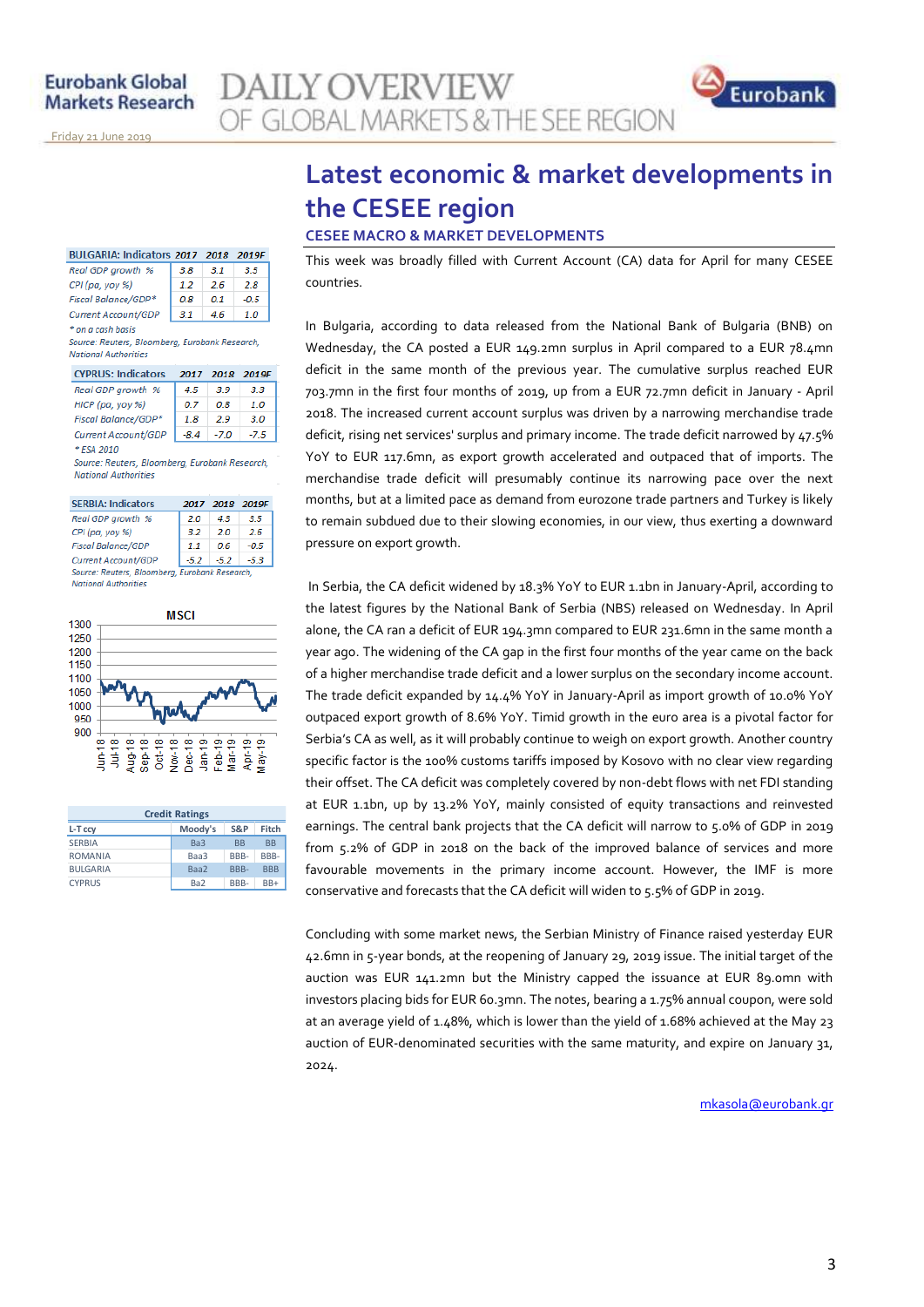## **Eurobank Global Markets Research**

# **DAILY OVERVIEW** OF GLOBAL MARKETS & THE SEE REGION



November 14, 2013 Friday 21 June 2019



*Source: Reuters, Bloomberg, Eurobank Economic Analysis and Financial Markets Research Data updated as of 19:00 EEST of the previous session*